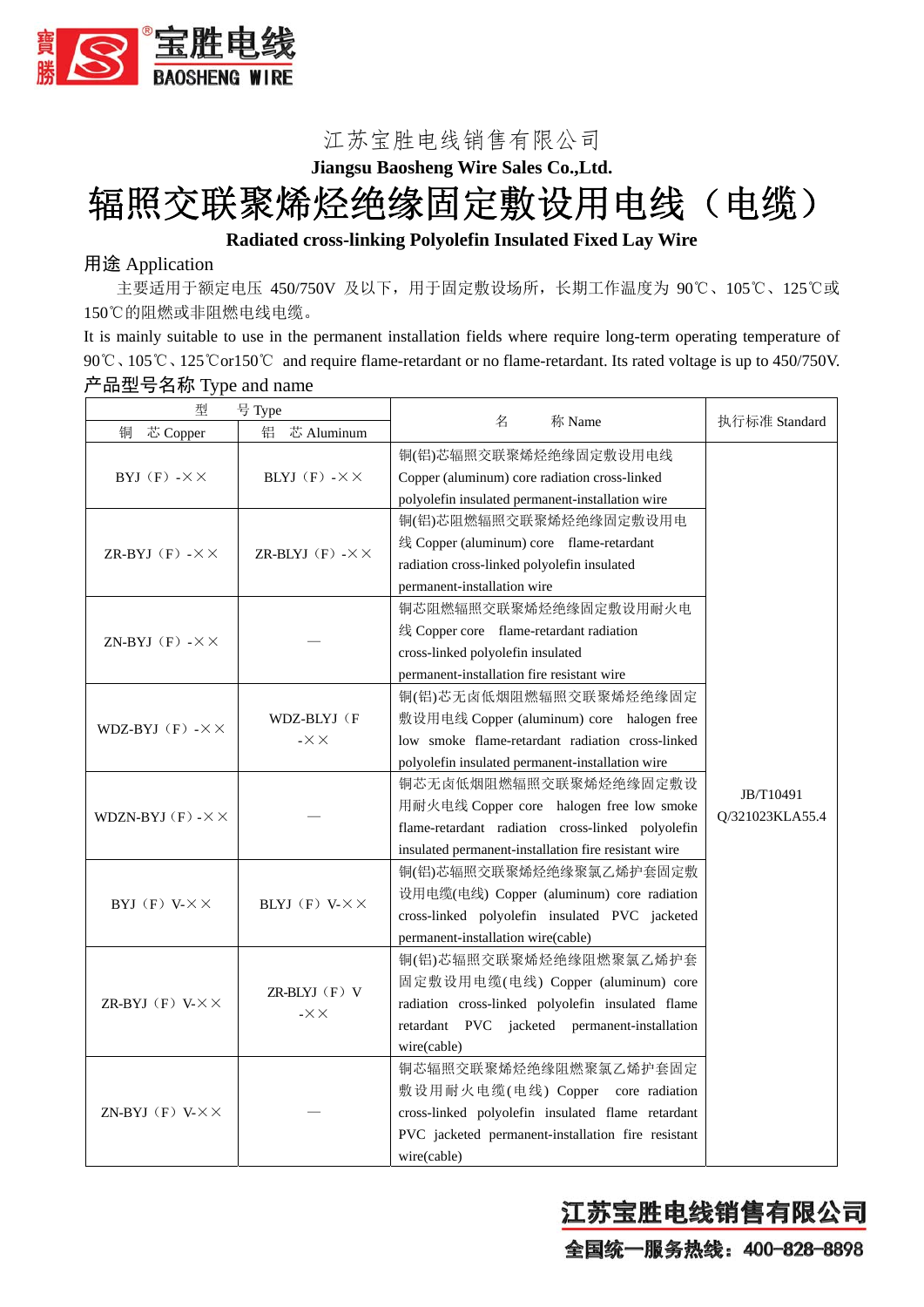

| WDZ-BYJ $(F)$ Y - $\times$ $\times$                                                                                                                                                                                                                                                                                                                                                                | WDZ-BYJL $(F)$ Y - $\times$<br>X    | 铜(铝)芯辐照交联聚烯烃绝缘无卤低烟阻燃聚烯<br>烃护套固定敷设用电缆(电线)<br>Copper (aluminum) core radiation cross-linked<br>polyolefin insulated and jacketed halogen free low<br>smoke<br>flame-retardant<br>permanent-installation<br>wire(cable)                   |  |  |  |
|----------------------------------------------------------------------------------------------------------------------------------------------------------------------------------------------------------------------------------------------------------------------------------------------------------------------------------------------------------------------------------------------------|-------------------------------------|----------------------------------------------------------------------------------------------------------------------------------------------------------------------------------------------------------------------------------------|--|--|--|
| WDZN-BYJ (F) Y-<br>$\times\times$                                                                                                                                                                                                                                                                                                                                                                  |                                     | 铜芯辐照交联聚烯烃绝缘无卤低烟阻燃聚烯烃护<br>套固定敷设用耐火电缆(电线)<br>Copper core radiation cross-linked polyolefin<br>insulated and jacketed halogen free low smoke<br>flame-retardant permanent-installation fire resistant<br>wire(cable)                      |  |  |  |
| BYJ $(F)$ VB- $\times\times$                                                                                                                                                                                                                                                                                                                                                                       | BLYJ $(F)$ VB- $\times$ $\times$    | 铜(铝)芯辐照交联聚烯烃绝缘聚氯乙烯护套固定<br>敷设用扁型电缆(电线) Copper (aluminum) core<br>radiation cross-linked polyolefin insulated PVC<br>jacketed permanent-installation flat wire(cable)                                                                    |  |  |  |
| ZR-BYJ $(F)$ VB- $\times$ $\times$                                                                                                                                                                                                                                                                                                                                                                 | ZR-BLYJ $(F)$ VB- $\times$ $\times$ | 铜(铝)芯辐照交联聚烯烃绝缘阻燃聚氯乙烯护套<br>固定敷设用扁型电缆(电线) Copper (aluminum)<br>core radiation cross-linked polyolefin insulated<br>flame-retardant PVC jacketed permanent-installation<br>flat wire(cable)                                               |  |  |  |
| ZN-BYJ $(F)$ VB- $\times$ $\times$                                                                                                                                                                                                                                                                                                                                                                 |                                     | 铜芯辐照交联聚烯烃绝缘阻燃聚氯乙烯护套固定<br>敷设用扁型耐火电缆(电线) copper core radiation<br>cross-linked polyolefin insulated flame-retardant fire<br>resistant PVC jacketed permanent-installation flat<br>wire(cable)                                            |  |  |  |
| WDZ-BYJ $(F)$ YB- $\times$<br>X                                                                                                                                                                                                                                                                                                                                                                    | WDZ-BLYJ (F) YB-<br>$\times\times$  | 铜(铝)芯辐照交联聚烯烃绝缘无卤低烟阻燃聚烯<br>烃护套固定敷设用扁型电缆(电线) Copper<br>(aluminum) core radiation cross-linked polyolefin<br>insulated and jacketed halogen free low smoke<br>flame-retardant<br>permanent-installation<br>flat<br>wire(cable)            |  |  |  |
| WDZN-BYJ (F) YB-<br>$\times\times$                                                                                                                                                                                                                                                                                                                                                                 |                                     | 铜(铝)芯辐照交联聚烯烃绝缘无卤低烟阻燃聚烯<br>烃护套固定敷设用扁型耐火电缆(电线) Copper<br>(aluminum) core radiation cross-linked polyolefin<br>insulated and jacketed halogen free low smoke<br>flame-retardant fire resistant permanent-installation<br>flat wire(cable) |  |  |  |
| WDZN-BYJ (F) Y-<br>$\times\times$                                                                                                                                                                                                                                                                                                                                                                  |                                     | 铜芯辐照交联聚烯烃绝缘无卤低烟阻燃聚烯烃护<br>套固定敷设用耐火电缆(电线) Copper<br>core<br>radiation cross-linked polyolefin insulated<br>and<br>jacketed halogen free low smoke flame-retardant fire<br>resistant permanent-installation wire(cable)                   |  |  |  |
| 注 Note: 1) -××表示电缆工作温度为 90℃、105℃、125℃、150℃,工作温度为 90℃可以省略。-×× represents that the<br>operating temperatures are 90°C, 105°C, 125°C, 150°C, when the operating temperature is 90°C, it could be omitted.<br>2) 对于阻燃类电缆,可根据不同要求,达到各级别阻燃性能。In relation to the flame-retardant type cables, they can meet<br>various classes of the flame-retardant properties according to the different requirements. |                                     |                                                                                                                                                                                                                                        |  |  |  |